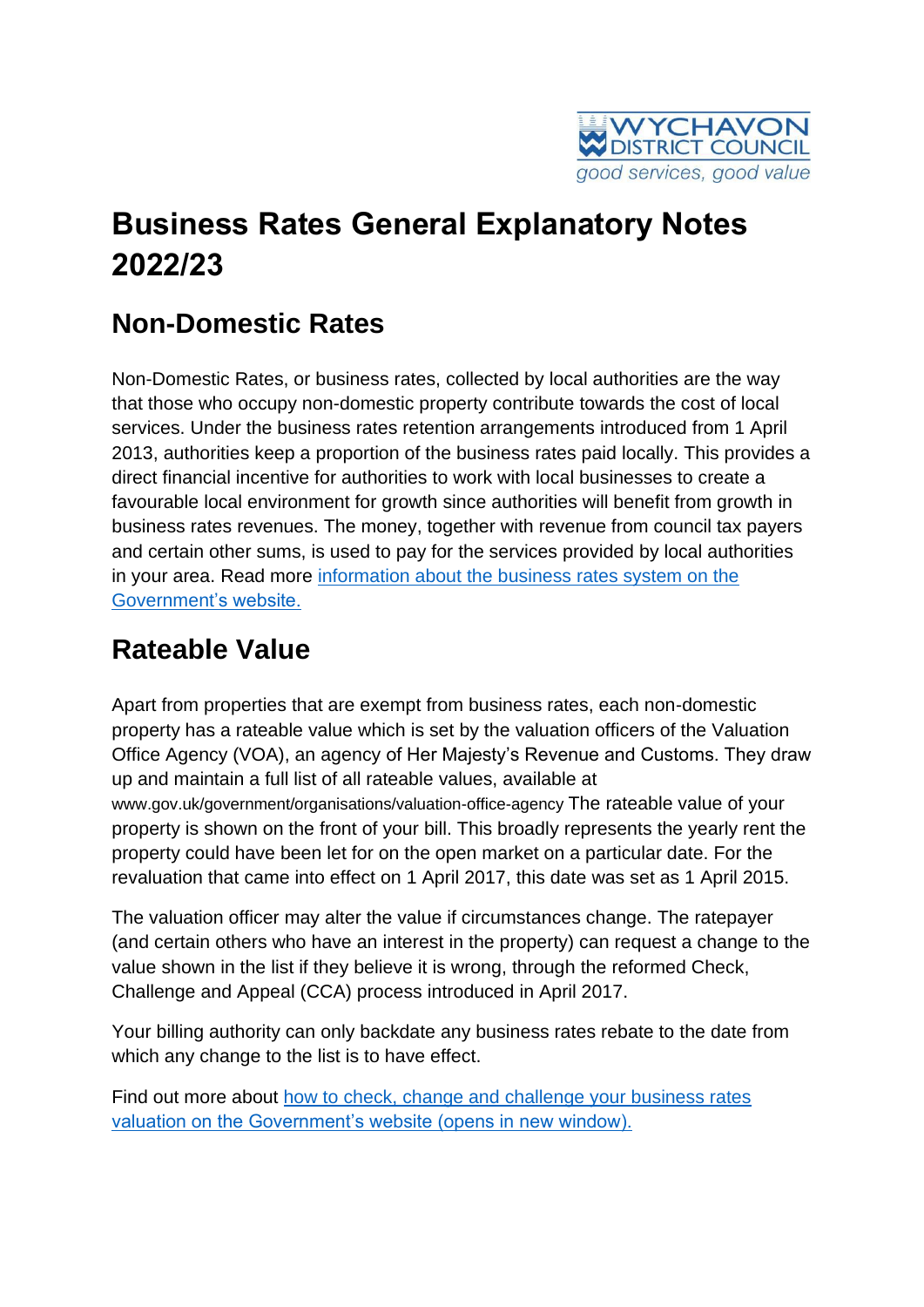### **National Non-Domestic Rating Multiplier**

The local authority works out the business rates bill by multiplying the rateable value of the property by the appropriate multiplier. There are two multipliers: the standard non-domestic rating multiplier and the small business non-domestic rating multiplier. The former is higher to pay for small business rate relief. Except in the City of London where special arrangements apply, the Government sets the multipliers for each financial year for the whole of England according to formulae set by legislation. The current multipliers are shown on the front of your bill.

### **Business Rates Instalments**

Payment of business rate bills is automatically set on a 10-monthly cycle. However, the Government has put in place regulations that allow businesses to require their local authority to enable payments to be made through 12 monthly instalments. If you wish to take up this offer, you should contact the local authority as soon as possible.

#### **Revaluation 2017 and Transitional Arrangements**

All rateable values are reassessed at a general revaluation. The most recent revaluation took effect from 1 April 2017. Revaluations make sure each ratepayer pays their fair contribution and no more, by ensuring that the share of the national rates bill paid by any one ratepayer reflects changes over time in the value of their property relative to others.

A £3.6 billion transitional relief scheme limits changes in rate bills as a result of the 2017 revaluation. To help pay for the limits on increases in bills, there are also limits on reductions in bills. Under the transitional scheme, limits continue to apply to yearly increases and decreases until the full amount is due (rateable value times the appropriate multiplier). The scheme applies only to the bill based on a property at the time of the revaluation. If there are any changes to the property after 1 April 2017, transitional arrangements will not normally apply to the part of a bill that relates to any increase in rateable value due to those changes.

Changes to your bill as a result of other reasons (such as changes to the amount of small business rate relief) are not covered by the transitional arrangements.

The transitional arrangements are applied automatically and are shown on the front of your bill.

Find out more about [transitional arrangements and other types of business rates](https://www.gov.uk/apply-for-business-rate-relief)  [relief on the Government website \(opens in new window\).](https://www.gov.uk/apply-for-business-rate-relief)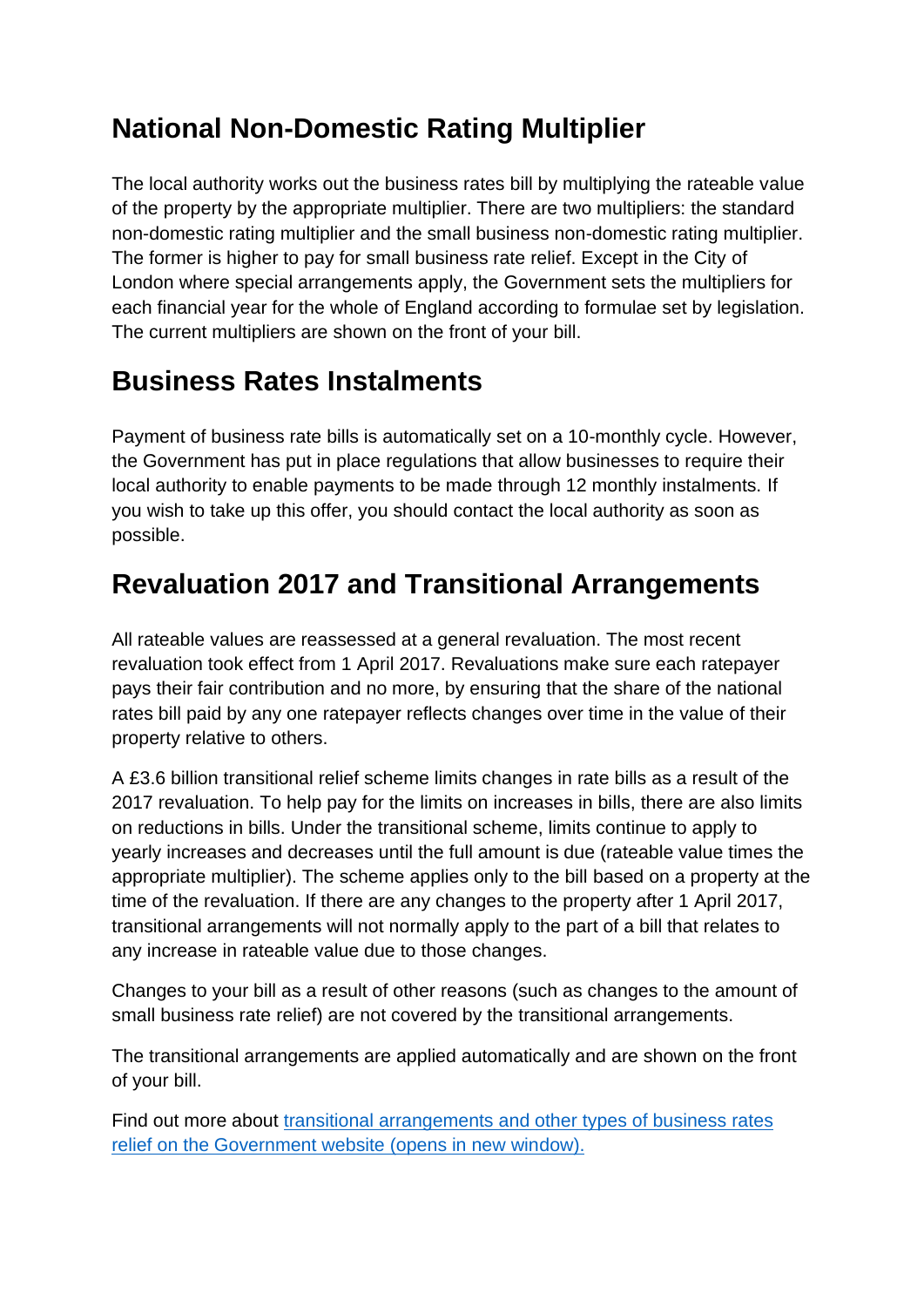Read information about the [2017 business rates revaluation on the Government's](http://www.gov.uk/introduction-to-business-rates/revaluation)  website [\(opens in new window\).](http://www.gov.uk/introduction-to-business-rates/revaluation)

At the Budget on 27 October 2021 the government therefore announced that it would extend the current transitional relief scheme for one year to the end of the current revaluation cycle on 31st March 2023. The scheme will restrict increases in bills to 15% for businesses with small properties (up to and including £20,000 rateable value) and 25% for medium properties (up to and including £100,000 rateable value).

### **Unoccupied Property Rating**

Business rates will not be payable in the first three months that a property is empty. This is extended to six months in the case of certain industrial properties. After this period rates are payable in full. In most cases the unoccupied property rate is zero for properties owned by charities and community amateur sports clubs. In addition, there are a number of exemptions from the unoccupied property rate. Full details on exemptions can be obtained from your local authority.

### **Partly Occupied Property Relief**

A ratepayer is liable for the full non-domestic rate whether a property is wholly occupied or only partly occupied. Where a property is partly occupied for a short time, the local authority has discretion in certain cases to award relief in respect of the unoccupied part. Full details can be obtained from the local authority.

## **Small Business Rate Relief**

Ratepayers who occupy a property with a rateable value which does not exceed £50,999 (and who are not entitled to other mandatory relief or are liable for unoccupied property rates) will have their bills calculated using the lower small business non-domestic rating multiplier, rather than the national non-domestic rating multiplier. In addition, generally, if the sole or main property is shown on the rating list with a rateable value which does not exceed £15,000, the ratepayer will receive a percentage reduction in their rates bill for this property of up to a maximum of 100%. For a property with a rateable value of not more than £12,000, the ratepayer will receive a 100% reduction in their rates bill.

Generally, this percentage reduction (relief) is only available to ratepayers who occupy either:

- a) one property, or
- b) one main property and other additional properties providing those additional properties each have a rateable value which does not exceed £2,899.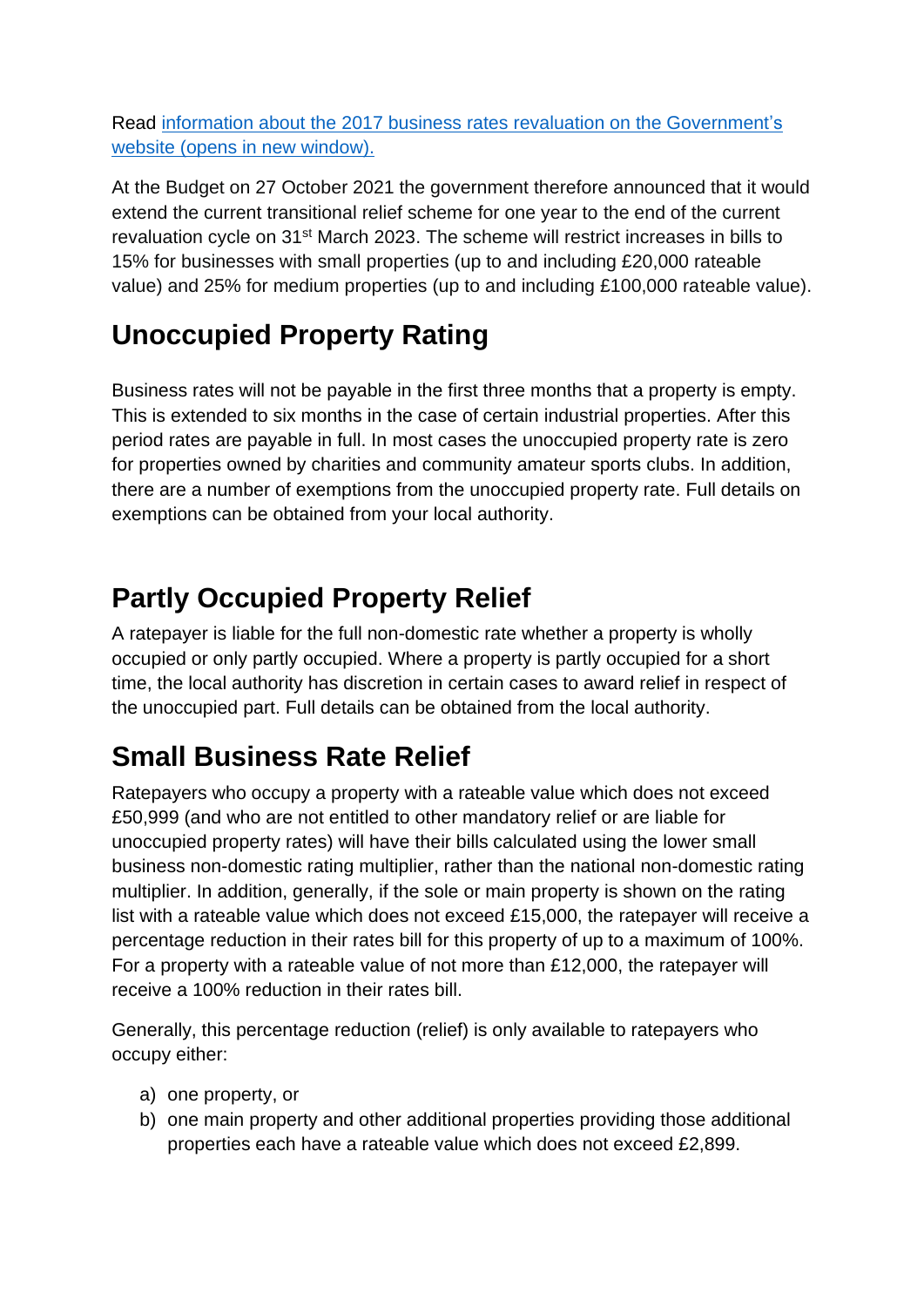The aggregate rateable value of all the properties mentioned in (b) must not exceed £19,999 outside London or £27,999 in London on each day for which relief is being sought. If the rateable value, or aggregate rateable value, increases above those levels, relief will cease from the day of the increase.

The Government has introduced additional support to small businesses. For those businesses that take on an additional property which would normally have meant the loss of small business rate relief, the Government has confirmed that they will be allowed to keep that relief for a period of 12 months.

Where a ratepayer meets the eligibility criteria and has not received the relief they should contact their local authority. Provided the ratepayer continues to satisfy the conditions for relief which apply at the relevant time as regards the property and the ratepayer, they will automatically continue to receive relief in each new valuation period.

Certain changes in circumstances will need to be notified to the local authority by a ratepayer who is in receipt of relief (other changes will be picked up by the local authority). The changes which should be notified are—

- a) the ratepayer taking up occupation of an additional property, and
- b) an increase in the rateable value of a property occupied by the ratepayer in an area other than the area of the local authority which granted the relief.

### **Charity and Community Amateur Sports Club Relief**

Charities and registered Community Amateur Sports Clubs are entitled to 80% relief where the property is occupied by the charity or the club and is wholly or mainly used for the charitable purposes of the charity (or of that and other charities), or for the purposes of the club (or of that and other clubs). The local authority has discretion to give further relief on the remaining bill. Full details can be obtained from the local authority.

#### **Relief for Local Newspapers**

The Government is providing funding to local authorities so that they can provide a discount worth up to £1,500 a year on office space occupied by local newspapers. This scheme will run until 31 March 2025 and provides up to a maximum of one discount per local newspaper title and per hereditament, and up to state aid limits. The relief will be delivered through local authority discretionary discount powers (under section 47(3) of the Local Government Finance Act 1988).

Read the qualifying criteria [for business rates relief for Local Newspapers on the](http://www.gov.uk/government/consultations/the-case-for-a-business-rates-relief-for-local-newspapers.)  [Government's website \(opens in new window\).](http://www.gov.uk/government/consultations/the-case-for-a-business-rates-relief-for-local-newspapers.)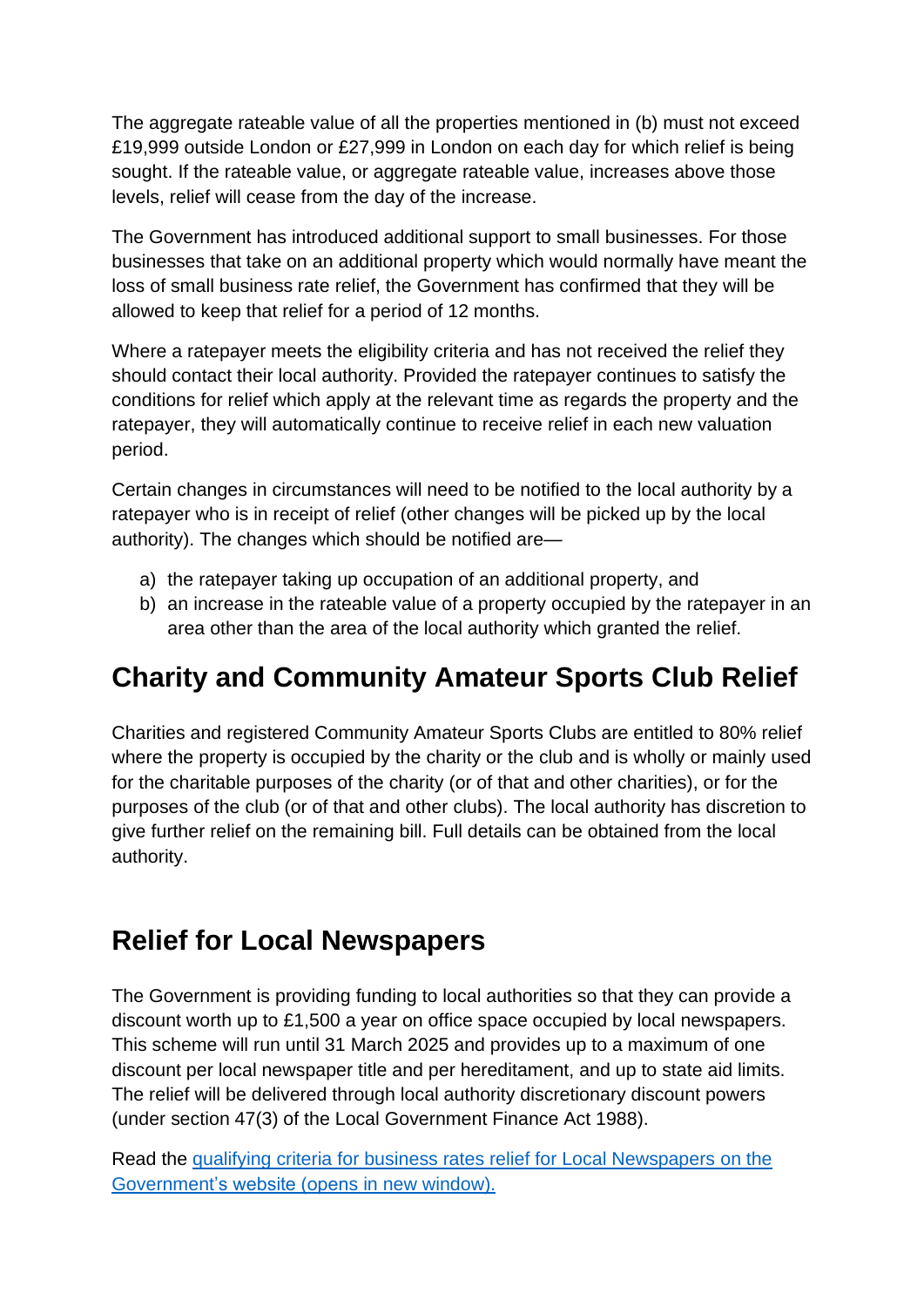## **Spring Budget 2017-2022 Relief Scheme: Supporting Small Business**

Ratepayers losing Small Business or Rural Rate Relief as a result of the 2017 revaluation will have their increases limited to the greater of either:

- a) a cash value of £600 per year, or
- b) the matching cap on increases for small properties in the transitional relief scheme.

This relief initially ran until 2021 and has been extended for 2022/23, ratepayers will receive the relief until this date or they reach what their bill would have been without the relief scheme, whichever is first. This relief will be delivered through local authority discretionary discount powers (under section 47(3) of the Local Government Finance Act 1988). Further information can be obtained from the local authority.

### **Retail Discount**

At the Budget on 27 October 2021, the Chancellor announced that eligible ratepayers will receive 50% relief on their business rates bills for the year 2022/23 up to a maximum cash cap of £110,000.

Relief will be provided to eligible occupied retail, hospitality and leisure properties in 2022/23.

In line with the conditions set by the government, a ratepayer may only claim up to £110,000 of support under the 2022/23 Retail, Hospitality and Leisure Relief Scheme for all of their eligible hereditaments. This cash cap applies at a Group company level (so holding companies and subsidiaries cannot claim up to the cash cap for each company) and also to organisations which, although not a company, have such an interest in a company that they would, if they were a company, result in its being the holding company.

This relief will be delivered through local authority discretionary discount powers (under section 47(3) of the Local Government Finance Act 1988). Further information can be obtained from the local authority.

### **Local Discounts**

Local authorities have a general power to grant discretionary local discounts. Full details can be obtained from the local authority.